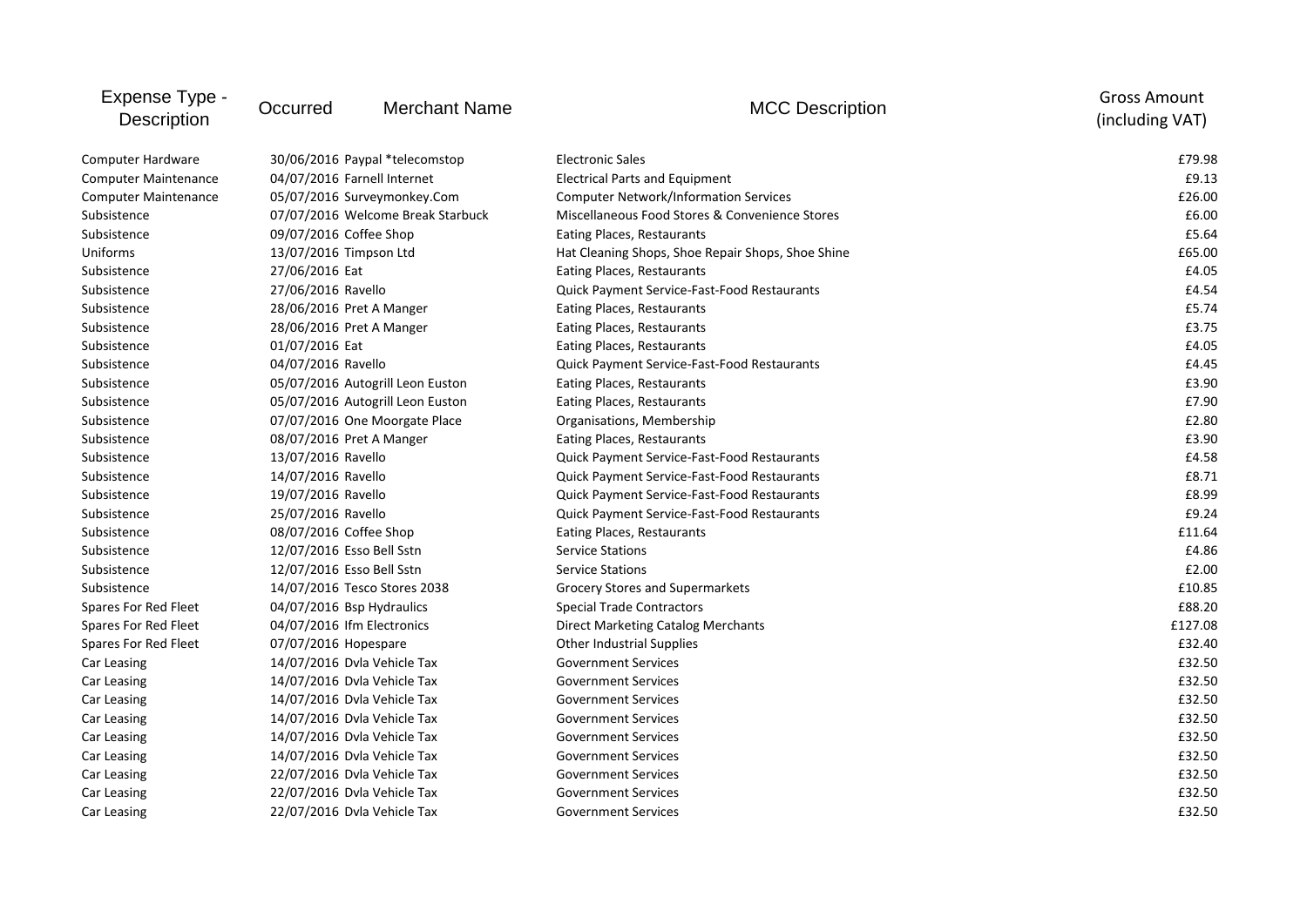| Subsistence                 | 14/07/2016 Indigo Park Soluti        | Automobile Parking Lots and Garages               | £7.70   |
|-----------------------------|--------------------------------------|---------------------------------------------------|---------|
| <b>Printing Stationery</b>  | 18/07/2016 Wp-Institution Of         | Organisations, Membership                         | £40.00  |
| <b>Printing Stationery</b>  | 18/07/2016 Wp-Institution Of         | Organisations, Membership                         | £10.25  |
| Crb Checks                  | 19/07/2016 Disclosure & Barring      | <b>Government Services</b>                        | £13.00  |
| Repairs & Maintenanc        | 05/07/2016 Jones & Cocks             | <b>Hardware Stores</b>                            | £68.19  |
| Repairs & Maintenanc        | 14/07/2016 Screwfix Direct           | Lumber & Building Materials Stores                | £20.46  |
| Repairs & Maintenanc        | 14/07/2016 Jones & Cocks             | <b>Hardware Stores</b>                            | £41.85  |
| Repairs & Maintenanc        | 18/07/2016 Lock & Key Centre         | Hat Cleaning Shops, Shoe Repair Shops, Shoe Shine | £28.40  |
| Repairs & Maintenanc        | 18/07/2016 Jones & Cocks             | <b>Hardware Stores</b>                            | £58.91  |
| Repairs & Maintenanc        | 19/07/2016 Buckingham Buildbase      | Lumber & Building Materials Stores                | £7.57   |
| Repairs & Maintenanc        | 19/07/2016 Jones & Cocks             | <b>Hardware Stores</b>                            | £28.94  |
| Repairs & Maintenanc        | 25/07/2016 Jones & Cocks             | <b>Hardware Stores</b>                            | £20.66  |
| Subsistence                 | 10/07/2016 Coffee Shop               | Eating Places, Restaurants                        | £8.32   |
| Subsistence                 | 19/07/2016 Waitrose Ltd              | Grocery Stores and Supermarkets                   | £50.37  |
| Subsistence                 | 19/07/2016 Waitrose Ltd              | Grocery Stores and Supermarkets                   | £27.00  |
| Subsistence                 | 21/07/2016 Www.Cfoaservices.Co.Uk    | Organisations, Membership                         | £420.00 |
| Courses & Conference        | 04/07/2016 Www.Cfoaservices.Co.Uk    | Organisations, Membership                         | £720.00 |
| Spares For Red Fleet        | 06/07/2016 Protectmask.Co.Uk         | Health Practitioners, Medical Services            | £15.24  |
| Spares For Red Fleet        | 11/07/2016 Protectmask.Co.Uk         | Health Practitioners, Medical Services            | £13.80  |
| Spares Lease Cars           | 11/07/2016 Dvsa Mot Comp 2           | <b>Government Services</b>                        | £51.25  |
| <b>Travel Public Transp</b> | 12/07/2016 Heathrow Airport          | Automobile Parking Lots and Garages               | £26.40  |
| <b>Agency Services Ola</b>  | 29/06/2016 Health&safety Lab         | <b>Government Services</b>                        | £45.00  |
| Subsistence                 | 28/06/2016 Tesco Stores 4480         | <b>Grocery Stores and Supermarkets</b>            | £2.99   |
| Subsistence                 | 29/06/2016 Hotel Ibis                | Hotel Ibis                                        | £119.00 |
| <b>Travel Public Transp</b> | 17/07/2016 Ringgo                    | Automobile Parking Lots and Garages               | £14.20  |
| <b>Travel Public Transp</b> | 18/07/2016 Haddenham & Thame Park    | Passenger Railways                                | £69.10  |
| Subsistence                 | 18/07/2016 Hotel Ibis                | Hotel Ibis                                        | £5.25   |
| Subsistence                 | 18/07/2016 Nandos Southwark          | Eating Places, Restaurants                        | £10.52  |
| <b>Printing Stationery</b>  | 21/07/2016 Paypal *thebci            | Organisations, Charitable and Social Service      | £24.00  |
| Subsistence                 | 28/06/2016 Bp Malthurst Little Marlo | <b>Service Stations</b>                           | £3.99   |
| Subsistence                 | 29/06/2016 Esso Maple Sstn           | <b>Service Stations</b>                           | £4.20   |
| Subsistence                 | 29/06/2016 Esso Maple Sstn           | <b>Service Stations</b>                           | £2.60   |
| Subsistence                 | 04/07/2016 Eg Greggs Stock           | Eating Places, Restaurants                        | £3.25   |
| Subsistence                 | 06/07/2016 Coffee Shop               | Eating Places, Restaurants                        | £8.95   |
| Courses & Conference        | 06/07/2016 Association Of Industr    | Organisations, Charitable and Social Service      | £80.00  |
| Subsistence                 | 08/07/2016 Coffee Shop               | Eating Places, Restaurants                        | £6.85   |
| Subsistence                 | 09/07/2016 Coffee Shop               | Eating Places, Restaurants                        | £6.12   |
| Subsistence                 | 09/07/2016 Welcome Break Tossed      | Miscellaneous Food Stores & Convenience Stores    | £9.78   |
| Subsistence                 | 09/07/2016 Coffee Shop               | Eating Places, Restaurants                        | £10.92  |
| Subsistence                 | 10/07/2016 Coffee Shop               | Eating Places, Restaurants                        | £5.92   |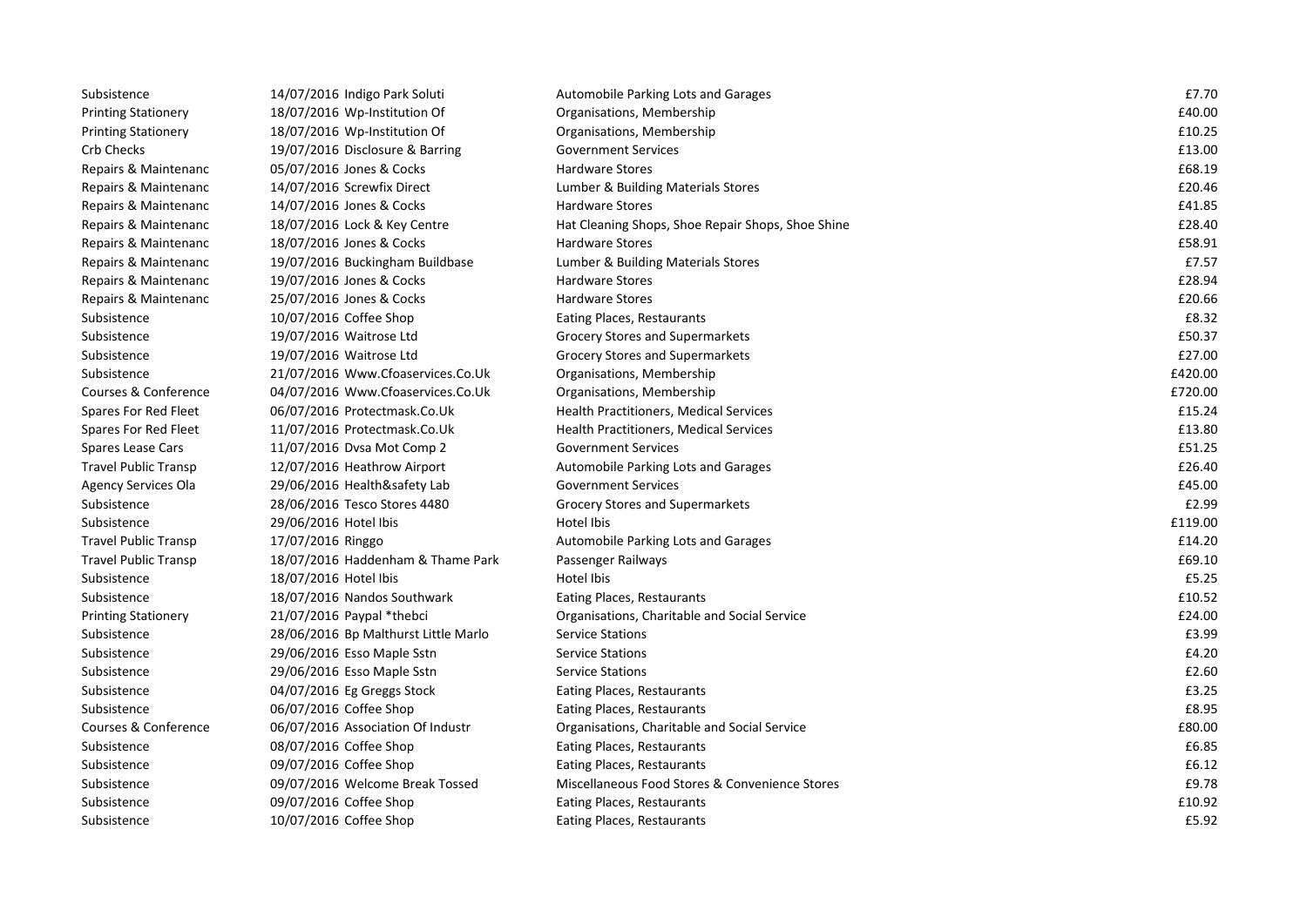| Subsistence                 | 10/07/2016 Coffee Shop               | Eating Places, Restaurants                         | £14.40  |
|-----------------------------|--------------------------------------|----------------------------------------------------|---------|
| <b>Community Safety Chg</b> | 15/07/2016 Mkc Parking Ringgo        | <b>Government Services</b>                         | £6.28   |
| Subsistence                 | 15/07/2016 Costa Coffee              | Eating Places, Restaurants                         | £8.80   |
| <b>Training Equipment</b>   | 18/07/2016 B & Q 1302                | Lumber & Building Materials Stores                 | £10.00  |
| Subsistence                 | 18/07/2016 Bp Malthurst Little Marlo | <b>Service Stations</b>                            | £6.49   |
| <b>Community Safety Chg</b> | 21/07/2016 Mkc Parking Ringgo        | <b>Government Services</b>                         | £4.28   |
| Subsistence                 | 21/07/2016 Costa Coffee              | <b>Quick Payment Service-Fast-Food Restaurants</b> | £7.25   |
| <b>Community Safety Chg</b> | 25/07/2016 Sign Wizzard Ltd          | Miscellaneous Publishing and Printing              | £42.00  |
| <b>Travel Public Transp</b> | 07/07/2016 Aylesbury Station T/o     | Passenger Railways                                 | £37.50  |
| <b>Travel Public Transp</b> | 22/07/2016 Aylesbury Station T/o     | Passenger Railways                                 | £37.50  |
| <b>Travel Public Transp</b> | 01/07/2016 Flybe.Com 2674070509437   | <b>Airlines And Air Carriers</b>                   | £127.99 |
| Travel Public Transp        | 01/07/2016 British A 1258543097973   | <b>British Airways</b>                             | £158.41 |
| Travel Public Transp        | 04/07/2016 Heathrow Airport          | Automobile Parking Lots and Garages                | £32.90  |
| <b>Other General Office</b> | 04/07/2016 Argos Retail Group        | <b>Discount Stores</b>                             | £79.98  |
| <b>Travel Public Transp</b> | 04/07/2016 British A 1258543197822   | <b>British Airways</b>                             | £214.41 |
| Courses & Conference        | 05/07/2016 BRE                       | <b>Book Stores</b>                                 | £120.00 |
| <b>Travel Public Transp</b> | 06/07/2016 Parking At Sou Airport    | <b>Automobile Parking Lots and Garages</b>         | £15.36  |
| <b>Travel Public Transp</b> | 08/07/2016 Virgintrains.Co.Uk        | Passenger Railways                                 | £16.00  |
| Courses & Conference        | 11/07/2016 Premier Inn 44529465      | Premier Inn                                        | £129.50 |
| Travel Public Transp        | 12/07/2016 London Midland Sel        | Passenger Railways                                 | £5.00   |
| Canteen Equipment           | 13/07/2016 Www.Lockhartcatering.C    | Cleaning and Maintenance, Janitorial Services      | £90.00  |
| Subsistence                 | 07/07/2016 Argos                     | <b>Discount Stores</b>                             | £19.99  |
| Subsistence                 | 07/07/2016 Asda Stores               | <b>Grocery Stores and Supermarkets</b>             | £35.34  |
| Subsistence                 | 08/07/2016 Asda Stores               | <b>Grocery Stores and Supermarkets</b>             | £2.96   |
| <b>Operational Equip</b>    | 08/07/2016 Www.Peliproducts.Co.Uk    | <b>Household Appliance Stores</b>                  | £151.13 |
| <b>Printing Stationery</b>  | 20/07/2016 Amazon UK Retail          | Other Direct Marketing-Other Direct Marketers      | £20.38  |
| <b>Printing Stationery</b>  | 07/07/2016 Stationery Office Book    | <b>Book Stores</b>                                 | £72.90  |
| <b>Operational Equip</b>    | 15/07/2016 Www.Safequip.Co.Uk        | <b>Other Business Services</b>                     | £45.54  |
| <b>Operational Equip</b>    | 20/07/2016 Screwfix Direct           | Lumber & Building Materials Stores                 | £113.79 |
| <b>Operational Equip</b>    | 21/07/2016 Amazon UK Marketplace     | Miscellaneous and Specialty Retail Stores          | £67.98  |
| Travel Public Transp        | 04/07/2016 Wendover Station T/o      | Passenger Railways                                 | £15.90  |
| Subsistence                 | 04/07/2016 Carlos Kitchens           | Quick Payment Service-Fast-Food Restaurants        | £25.70  |
| Travel Public Transp        | 05/07/2016 London & South Eas        | Passenger Railways                                 | £15.90  |
| Subsistence                 | 19/07/2016 Sainsburys S/mkts         | <b>Grocery Stores and Supermarkets</b>             | £7.85   |
| Subsistence                 | 20/07/2016 Kingswood Golf&country C  | <b>Sporting Goods Stores</b>                       | £132.90 |
| Subsistence                 | 06/07/2016 Gomeral Park Hotel        | Hotels, Motels, Resorts                            | £95.40  |
| Repairs & Maintenanc        | 12/07/2016 Screwfix Direct           | Lumber & Building Materials Stores                 | £17.77  |
| Repairs & Maintenanc        | 12/07/2016 B & Q 1305                | Lumber & Building Materials Stores                 | £58.00  |
| Repairs & Maintenanc        | 14/07/2016 Argos Ltd                 | <b>Discount Stores</b>                             | £25.98  |
| Repairs & Maintenanc        | 19/07/2016 B & Q 1305                | Lumber & Building Materials Stores                 | £7.98   |